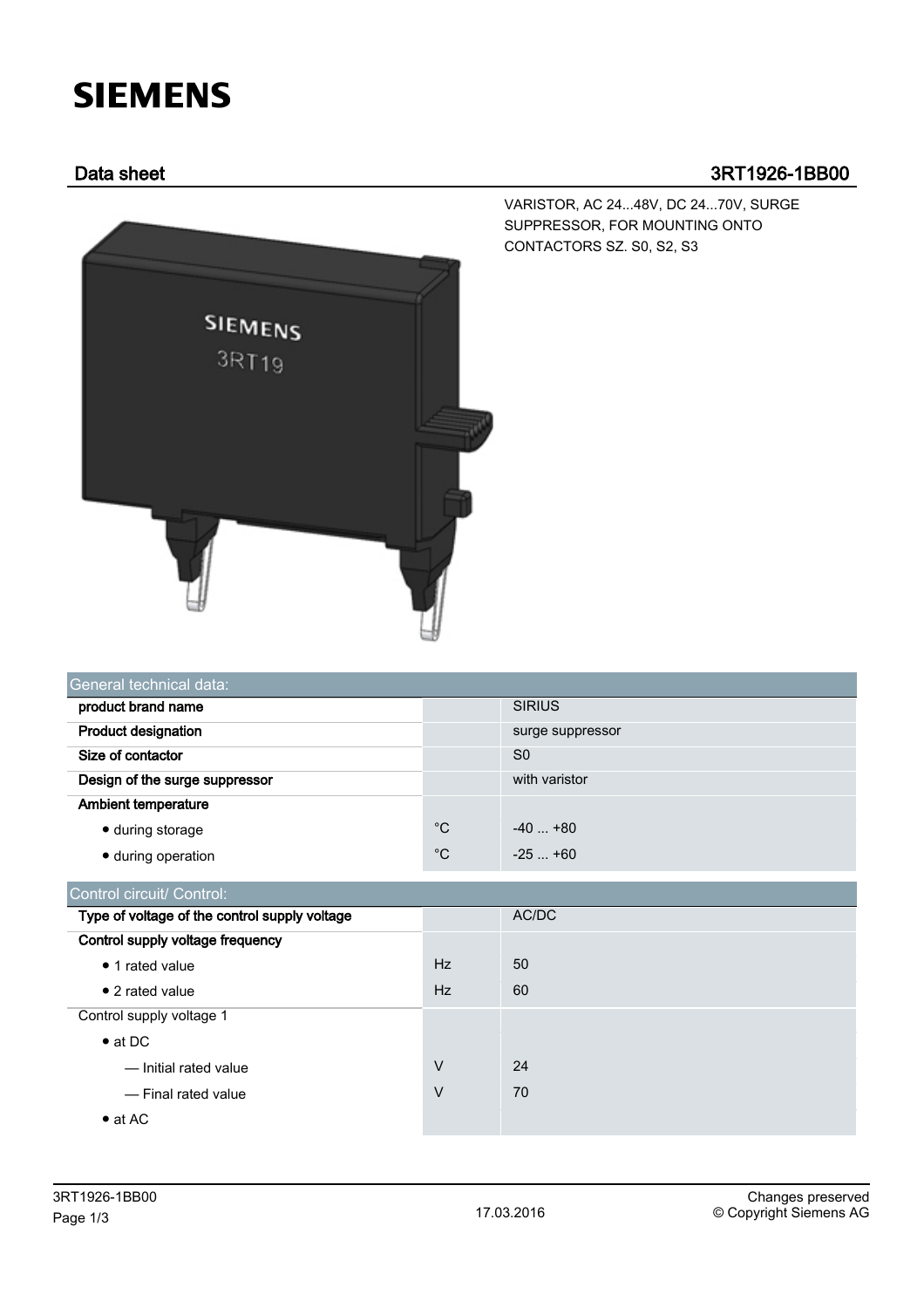| 24 |
|----|
| 48 |
| 48 |
| 24 |
|    |

| Installation/ mounting/ dimensions: |         |
|-------------------------------------|---------|
| <b>Mounting position</b>            | any     |
| Mounting type                       | clip-on |

Certificates/ approvals:

| $50.$ $\ldots$ $\ldots$ $\ldots$ $\ldots$ $\ldots$ $\ldots$ |                                                   |                       |                                   |                                                            |             |  |
|-------------------------------------------------------------|---------------------------------------------------|-----------------------|-----------------------------------|------------------------------------------------------------|-------------|--|
|                                                             | CE / UL / CSA / CCC<br>Certificate of suitability |                       |                                   |                                                            |             |  |
| <b>General Product Approval</b>                             |                                                   | <b>Declaration of</b> | <b>Test</b>                       | Shipping                                                   |             |  |
|                                                             |                                                   |                       | Conformity                        | <b>Certificates</b>                                        | Approval    |  |
| CSA                                                         | UL                                                |                       | EG-Konf.                          | spezielle<br>Prüfbescheinigunge<br>$\overline{\mathbf{n}}$ | <b>ABS</b>  |  |
| <b>Shipping Approval</b>                                    |                                                   |                       |                                   |                                                            |             |  |
| BUREAU<br><b>VERITAS</b>                                    | $J\Lambda$<br><b>DNV</b><br><b>DNV</b>            | <b>GL</b><br>GL       | Lloyd's<br>{egister<br><b>LRS</b> | <b>PRS</b>                                                 | <b>RINA</b> |  |
| Shipping<br>Approval                                        | other                                             |                       |                                   |                                                            |             |  |
| <b>And Line</b>                                             | Umweltbestätigung                                 | <b>Bestätigungen</b>  | sonstig                           |                                                            |             |  |

## Further information

**RMRS** 

Information- and Downloadcenter (Catalogs, Brochures,…) <http://www.siemens.com/industrial-controls/catalogs>

Industry Mall (Online ordering system) <http://www.siemens.com/industrymall>

Cax online generator

<http://support.automation.siemens.com/WW/CAXorder/default.aspx?lang=en&mlfb=3RT19261BB00>

Service&Support (Manuals, Certificates, Characteristics, FAQs,...) <https://support.industry.siemens.com/cs/ww/en/ps/3RT19261BB00>

Image database (product images, 2D dimension drawings, 3D models, device circuit diagrams, EPLAN macros, ...) [http://www.automation.siemens.com/bilddb/cax\\_de.aspx?mlfb=3RT19261BB00&lang=en](http://www.automation.siemens.com/bilddb/cax_de.aspx?mlfb=3RT19261BB00&lang=en)